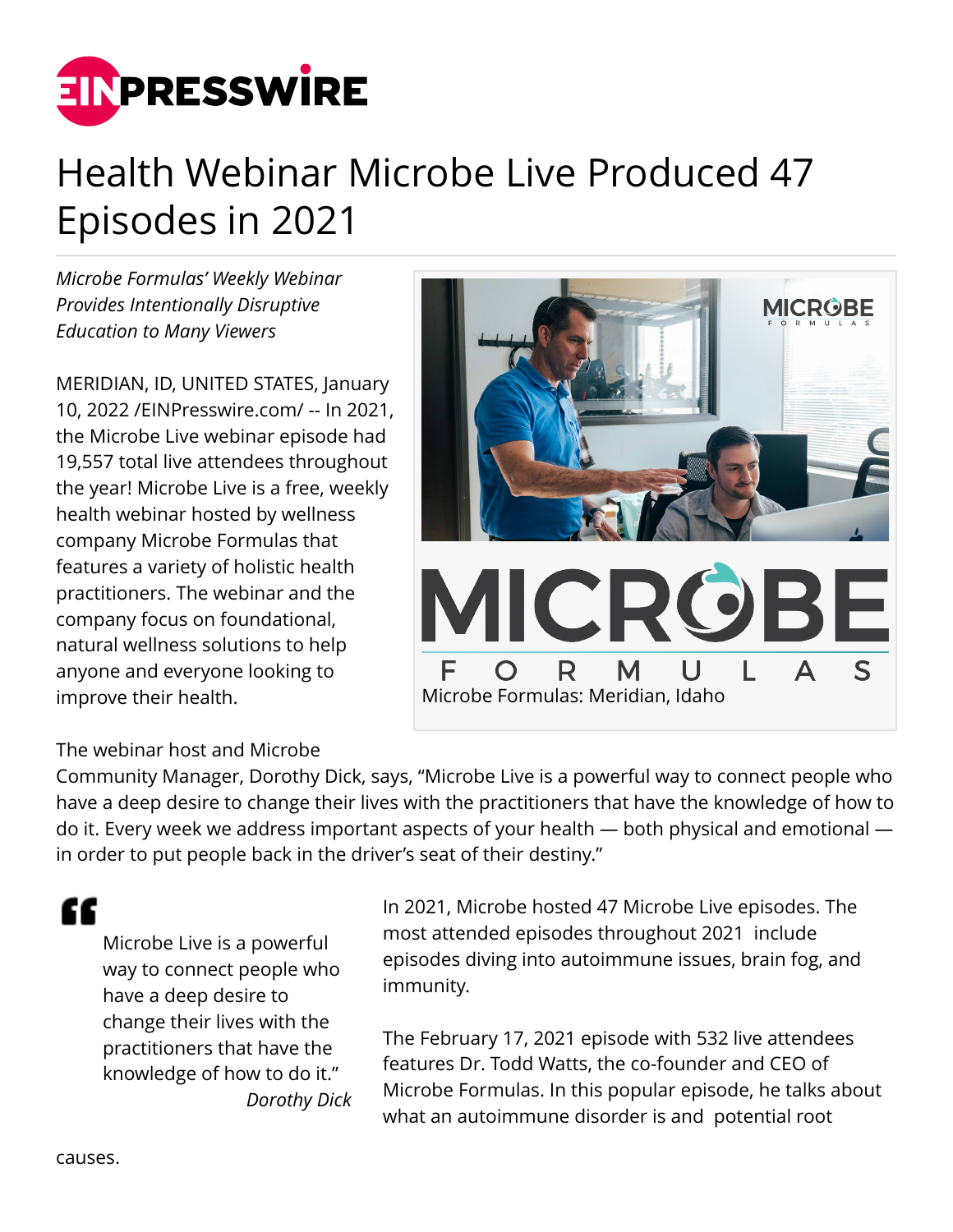He explains, "One of the top immunologists in the world talks about 60% of autoimmune issues being driven by toxins. I used to think that it had to be infections driving autoimmunity, but as I have learned over the years about the toxicity that we are exposed to constantly and how those toxins interact in the body… then I realized how impactful these toxins are."

Dr. Nick Ellenson is a chiropractor and an associate of Microbe Formulas who specializes in treatment of chronic illness that was featured in the second most popular episode on March 3, 2021 with 544 live attendees. Dr. Nick offers ideas on how to combat brain fog and the importance of drainage in doing so. He also discusses toxins in the brain and mitochondrial function.

In the most popular episode on March 17, 2021 with 567 live attendees, Dr. Jay Davidson shares his intentionally disruptive thoughts on the immune system. Dr. Jay is the other co-founder of Microbe and is a Lyme specialist. In the episode, he dives into the importance of your internal terrain and its impact on the body's natural immune function.

Dr. Jay begins the webinar by straightforwardly stating, "This is not what you are typically going to hear from a functional health side of it. This is not what you're going to hear from a western side of it. If you are glued to a lot of mainstream media, this might be rather shocking. I just want to put it out there; I am not really going to hold back today."

Microbe Live will continue to host leading health practitioners this year every Wednesday at 1:00 PM MT. You can add it to your calendar here: [https://microbeformulas.com/pages/live-with-the](https://microbeformulas.com/pages/live-with-the-docs)[docs](https://microbeformulas.com/pages/live-with-the-docs).

To keep up to date on each week's guest and topic, visit the [Microbe Formulas Facebook page,](https://www.facebook.com/MicrobeFormulas) [Instagram account,](https://www.instagram.com/microbeformulas/) or sign up for weekly newsletter emails on the Microbe Formulas home page ([https://microbeformulas.com\)](https://microbeformulas.com).

About Microbe Formulas: Microbe Formulas is a wellness company and leader in foundational health. Microbe believes getting to the root of unresolved health issues starts with the fundamentals: opening drainage pathways, supporting energy at the mitochondrial level, and detoxing unwanted elements. With their all-natural ingredients and cutting-edge proprietary technology, Microbe facilitates health journeys, all in the hopes of saying "Welcome to the real you."

If you would like more information about this topic, please contact Shawnda Huffman, Vice President of Communications for Microbe Formulas, at shawnda.huffman@microbeformulas.com.

Caylie Shelton Microbe Formulas